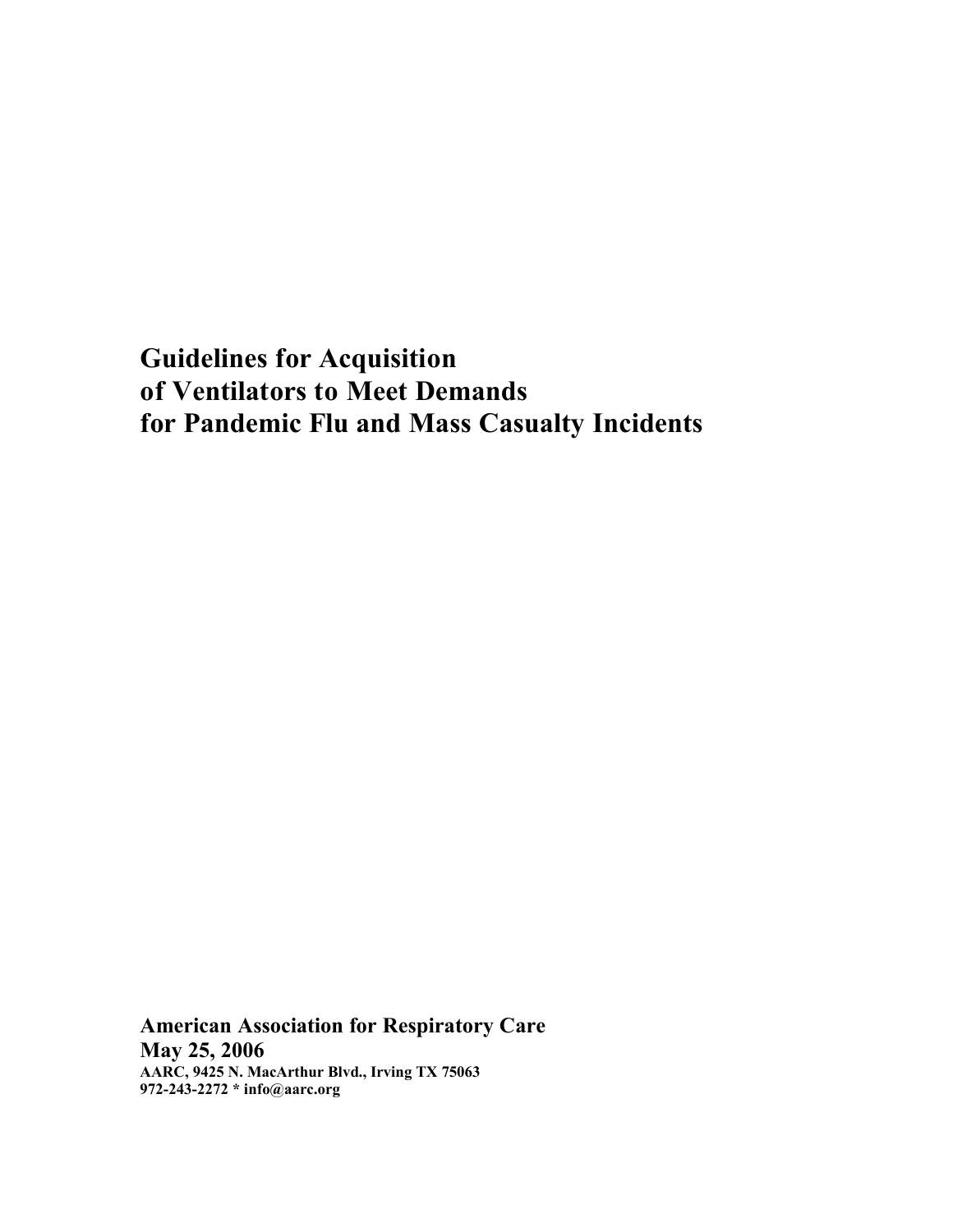# **Introduction**

Following the tragedy of September 11, 2001 and the anthrax mailings of the same year, the U.S. medical community has undertaken steps to deal with a potential event that could result in a large number of patients requiring mechanical ventilation. More recently, the threat from nature, in the form of the Avian Flu (H5N1), has accelerated preparations for a pandemic flu, which might result in thousands of patients requiring mechanical ventilation.

At present, the H5N1 flu remains difficult to transmit from person to person, but mutation of the virus could change this quickly. Reports from Southeast Asia suggest that the virulence of H5N1 results in severe acute respiratory failure (ARF).

In the United States, the treatment for ARF is supplemental oxygen and mechanical ventilation. Thus we can expect a surge in demand for ventilators if a pandemic of H5N1 were to occur.

In the wake of a pandemic flu with a virulent flu strain like H5N1, patients with survivable illness will die from lack of resources unless more ventilators that have the capabilities to provide ventilatory support for patients with ARF are readily available.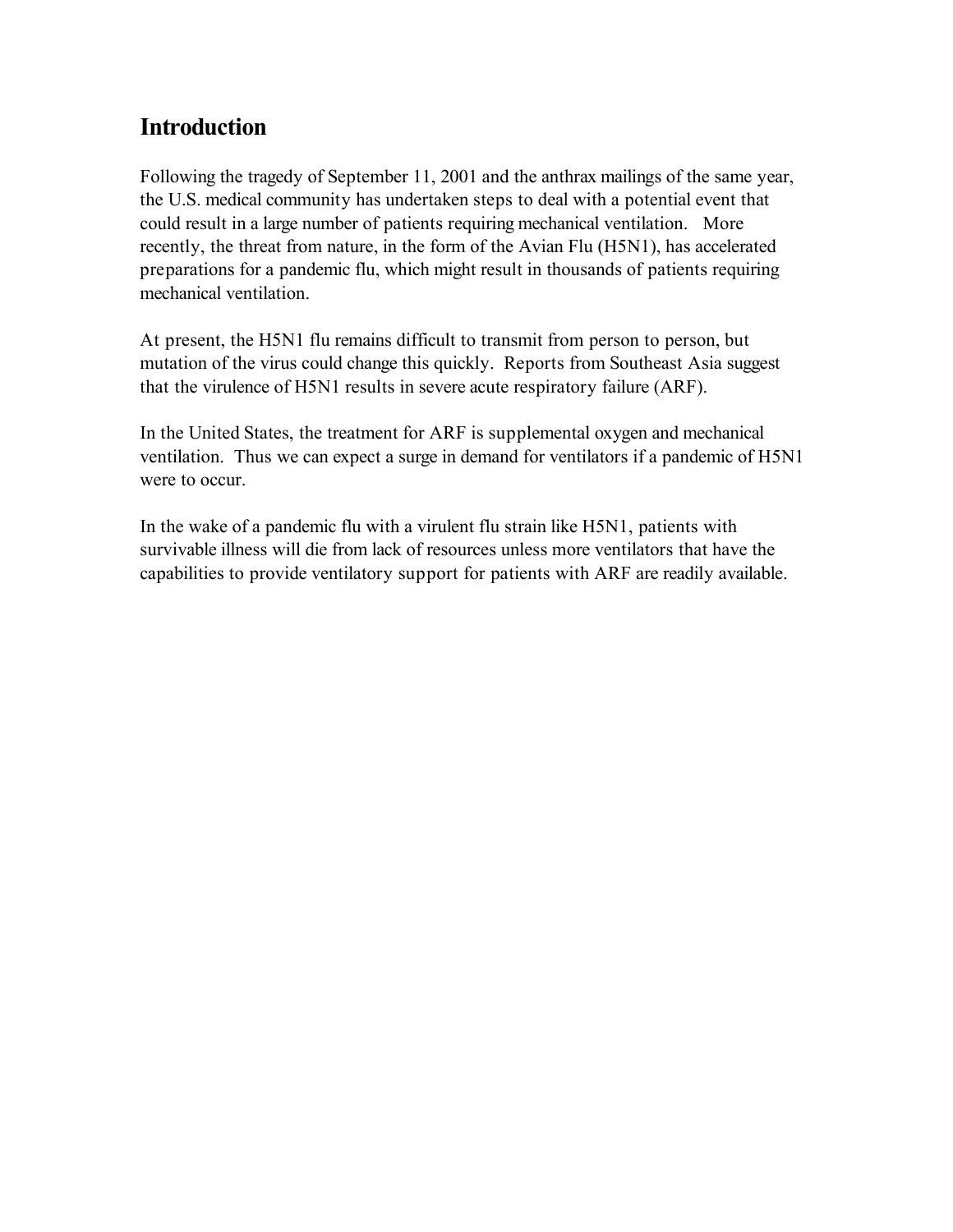# **Mechanical Ventilation in the U.S.**

Mechanical ventilation typically is implemented and managed by respiratory therapists, in intensive care units, under the direction of a physician. Despite the severity of ARF, most patients survive. However most patients with severe ARF, except when caused by conditions immediately correctable by antidotes, (e.g., naloxone for opiate overdose), are likely to die.

Typically U.S. hospitals maintain a sufficient numbers of ventilators, support equipment, and supplies to meet current health care demands. At times of peak demand (i.e., flu season), hospitals frequently are required to supplement their ventilator inventories, by renting additional ventilators. Thus, U. S. hospitals have virtually no reserve ventilators to respond to a disaster or pandemic.

Mechanical ventilators, used in critical care settings, are complex microprocessor-driven devices designed to support a wide range of medical conditions, acuities, ventilation modes, flow rates, and pressure settings. The high cost of purchasing and maintaining such critical care ventilators makes stockpiling these devices financially impractical.

A simple ventilator setting error can cause patient injury or death. The extensive training and competency requirements necessary to operate these ventilators safely and effectively impedes the use of support personnel who may be called upon to assist respiratory therapists if a pandemic or other mass casualty event hits the country.

The following represents the recommendations from the American Association for Respiratory Care to assist with decisions to plan and implement mass casualty response for both pandemics (H5N1) and other mass casualty disasters.

It must be emphasized that ramping up ventilator capacity, for any mass casualty response, will likewise require ramping up of human resources to assist respiratory therapists and physicians with treatment of patients requiring mechanical ventilation. This human resource issue is a key factor in ventilator selection, of no less importance than the ventilator itself.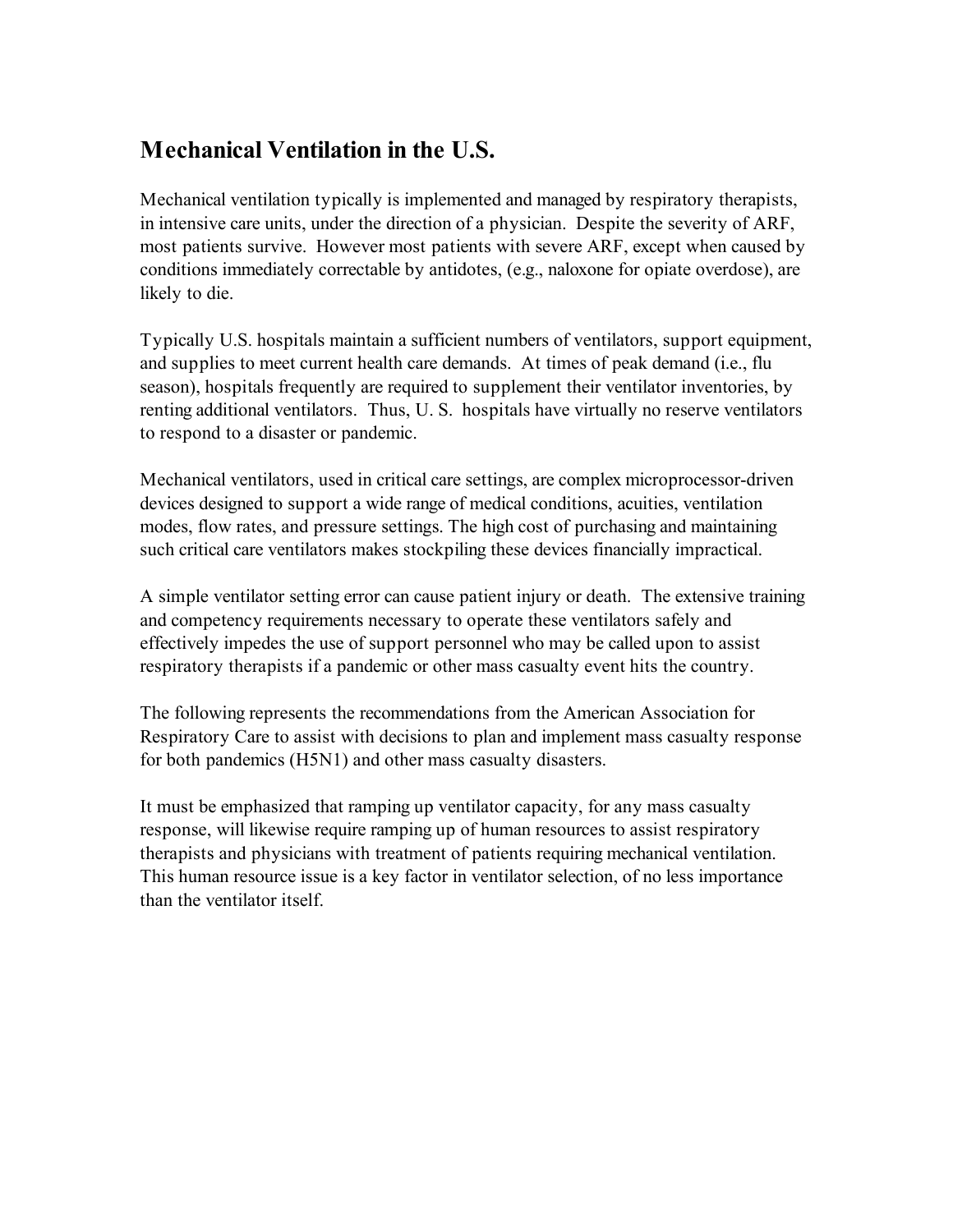# **Recommendations of Additions to the U.S. Strategic National Stockpile (SNS)**

We understand that the U.S. Centers for Disease Control and Prevention's Strategic National Stockpile (SNS) program owns and maintains approximately 6,000 mechanical ventilators for distribution to states affected by mass casualty events. However, a serious influenza pandemic is likely to overwhelm even the SNS inventory.

#### *Therefore, we recommend that the current SNS inventory be expanded.*

• At least 5,000 to 10,000 ventilators that are similar to ventilators that are currently in the SNS, with the ability to control tidal volume, rate, and PEEP, as well as having an alarm system, should be acquired.

• These additional ventilators should include 1,500 critical care ventilators with the same features and capabilities as those currently in use in ICUs across the country. Of this 1,500, 1,000 should be adult and 500 should be pediatric ventilators. This added resource will help meet the anticipated surge in demand for the most clinically versatile ventilators that will support the clinical needs of the severe H5N1 patients, especially those who have co-morbidities.

A reliable triage system is absolutely necessary to identify the patients who cannot be managed with the more numerous but less complicated ventilators, and to assure that they receive the appropriate ventilator support necessary to sustain them throughout the incidence of H5N1.

As such, local planning will be essential.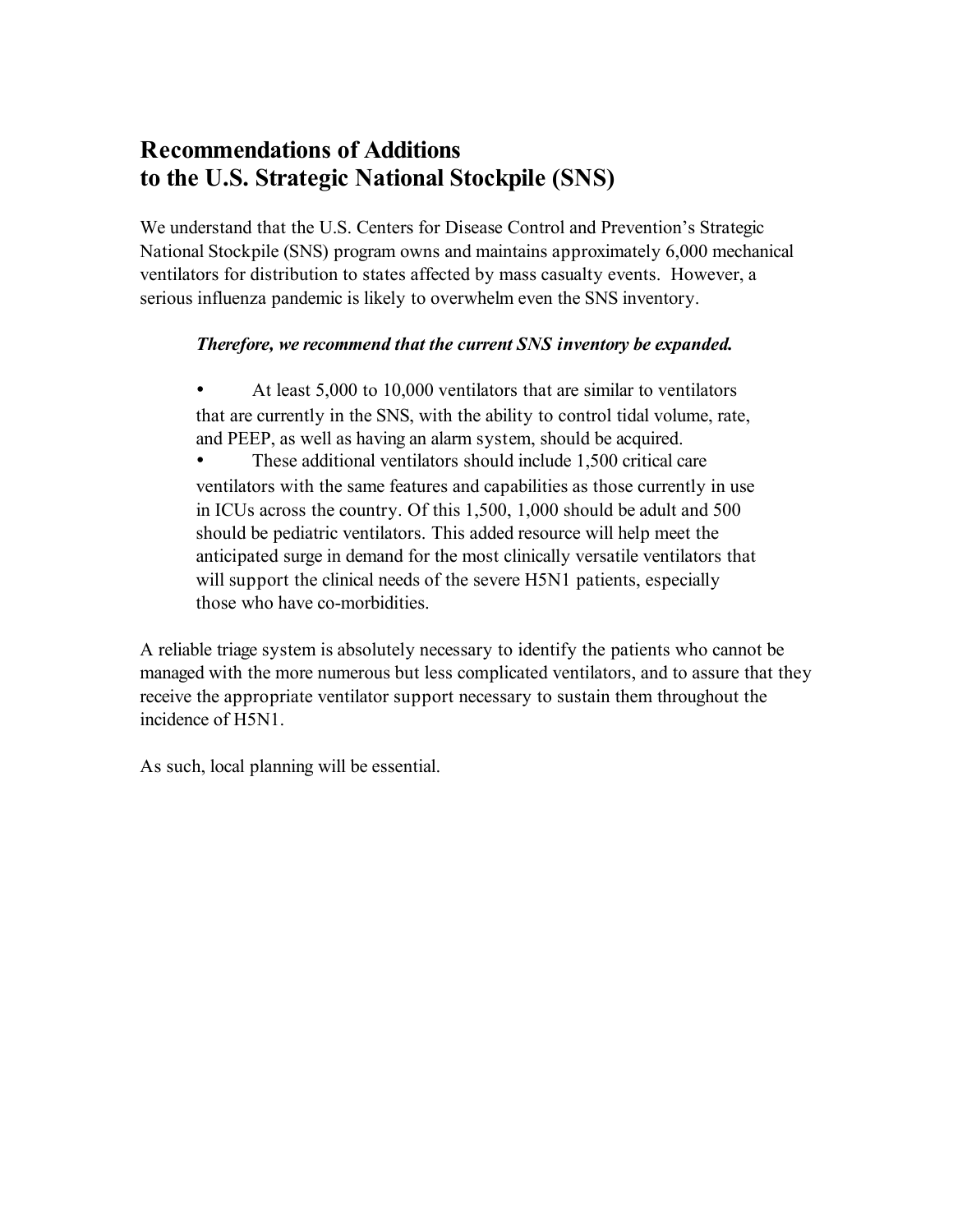# **Critical Points to Consider In Local Planning**

#### **Human Resources Issues**

- Under normal conditions critical care professionals are in short supply. Using a triage system to reduce services to essential non-elective levels will free some personnel and equipment.
- If the need for mechanical ventilation overwhelms the staffing capacity, noncritical care professionals will be enlisted to assist in patient care, but only after undergoing some degree of training by respiratory therapists and other critical care specialists.
- Therefore:
	- √ Ventilators must be easy to use.
	- $\sqrt{\phantom{a}}$  Ventilators must have adequate alarms to include loss of power source (gas and/or electricity), low pressure, high pressure, and disconnect.
	- $\sqrt{\ }$  Standardized training programs must be undertaken to first train the trainers, and then facilitate the training and use of additional caregivers.
	- $\sqrt{\phantom{a}}$  The complexity of mechanical ventilation requires that respiratory therapists play the lead role in this educational effort.
	- $\sqrt{\ }$  The purchasing decision for these devices should include local disaster management teams, critical care physicians, and respiratory therapists.
	- √ Ventilators used by EMS professionals for emergency care and transport typically do not offer the parameters and operational limits needed for prolonged ventilation of the patient with ARF.

#### **Logistical Support**

- Adequate supplies of ventilator circuits, heat and moisture exchangers, suction equipment, and pulse oximeters must also be readily available in order to maintain airway clearance, and monitor oxygenation.
- Ventilator circuits (tubing/valves) used to connect the patient with the ventilator must be sterilized, if reusable, or replaced when ventilators are switched to different patients over the course of the pandemic.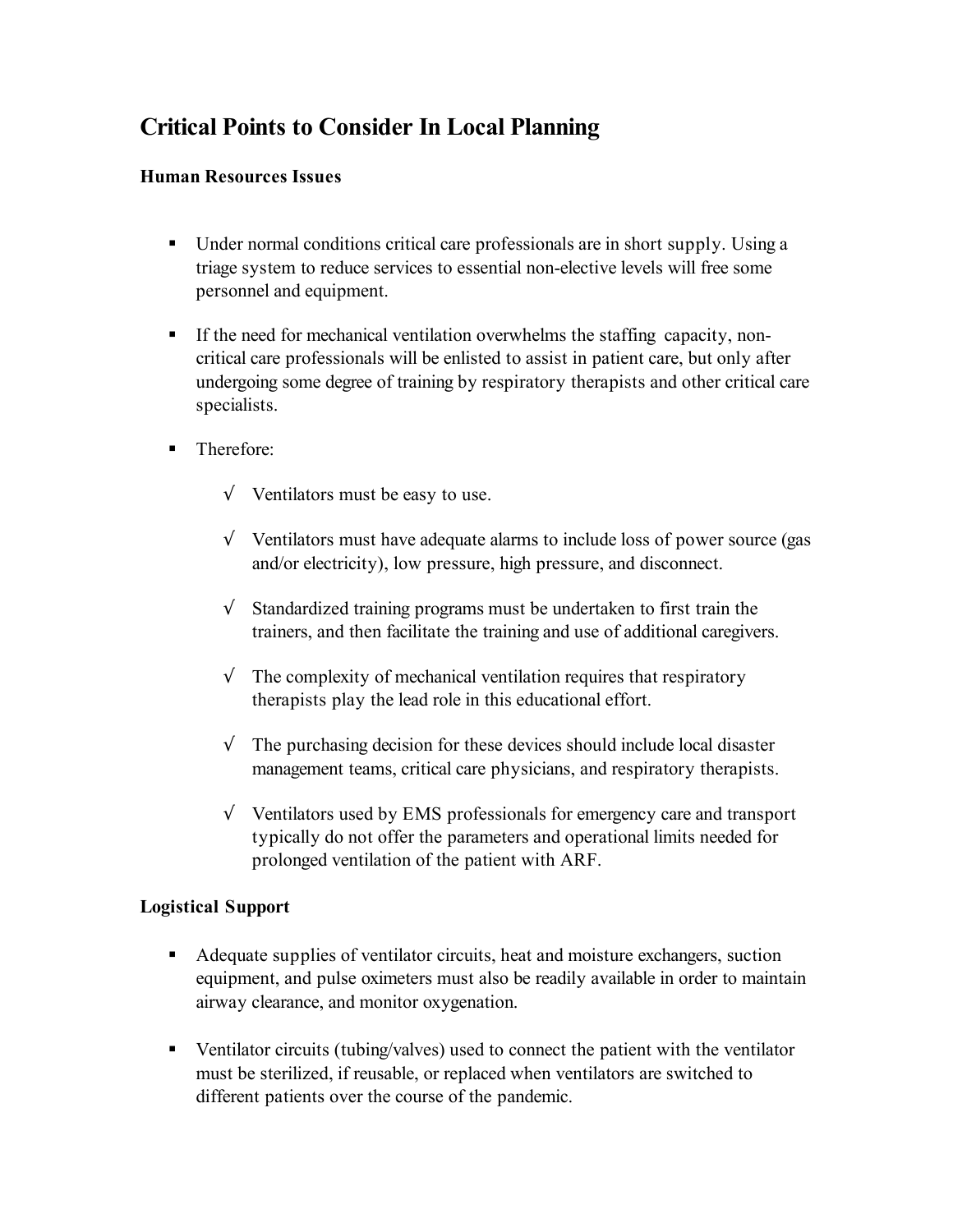- Natural disasters may eliminate electricity, or a pandemic may require continuing ventilator use in facilities not designed or configured for the wide array of medical technology devices. Since all mechanical ventilators are powered by compressed gas (air), and/or electricity, plans must include pre-identified additional sources for high capacity air compressors that can power several ventilators simultaneously. These compressors must be able to produce clean and dehumidified air at within a pressure range specified by the ventilator manufacturer. Gasoline- or dieselpowered generators should also be identified in the plan.
- Oxygen supply may be limited by events that destroy commercial infrastructure (hurricane) or hospital supplies (flood, earthquake.)
	- $\sqrt{\phantom{a}}$  Oxygen consumption of ventilators must be limited
	- √ Ventilators capable of operating from compressed gas *and* a variety of electrical sources are preferred.
- Infants and children will also be victims, so ventilators should be capable of ventilating pediatric patients.
- In case of contagious respiratory disease caregivers should use appropriate protections.
	- $\sqrt{\phantom{a}}$  Non-invasive (mask) ventilation should be avoided due to risk of contamination.
	- $\sqrt{\phantom{a}}$  Caregivers must wear currently recommended personal protective equipment and receive appropriate training for its use and all procedures related to the decontamination process.
	- $\sqrt{\phantom{a}}$  Caregivers should minimize exposure time.

#### **Ventilator Capabilities and Capacity**

- The following ventilator capabilities are necessary to treat patients with H5N1 and the resultant ARF.
	- $\sqrt{\phantom{a}}$  Operate across a wide range of patient populations (infants to adults)
	- $\sqrt{\phantom{a}}$  Easy, safe operation.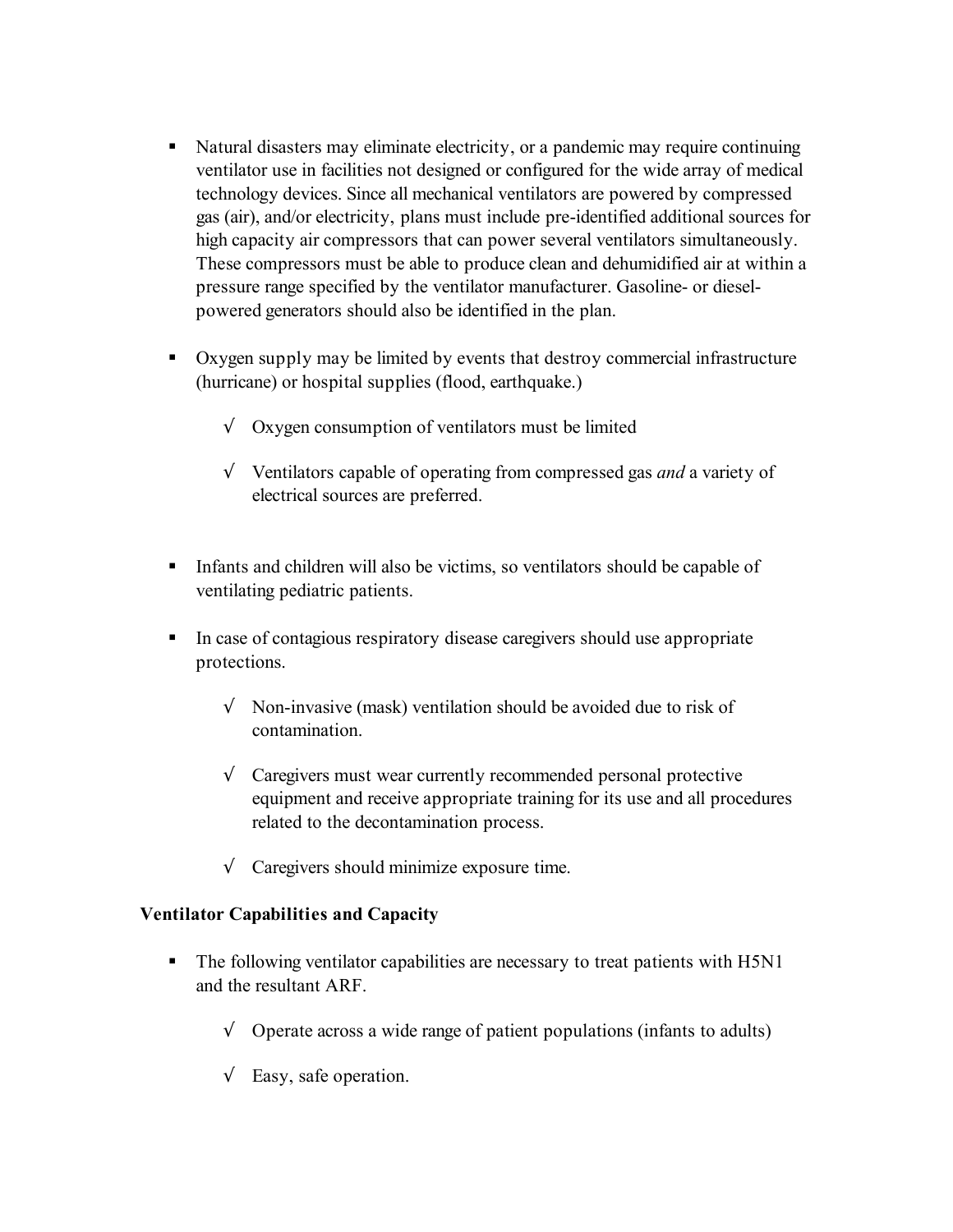- $\sqrt{\ }$  Minimal maintenance.
- $\sqrt{\phantom{a}}$  Operate for 4-6 hours when electric and gas supplies are unavailable. This battery operation might include internal and external batteries.
- $\sqrt{\ }$  Ventilation of acute respiratory failure will require, at a minimum, the ability to control tidal volume, respiratory rate, inspired oxygen concentration, and positive end-expiratory pressure (PEEP).
- $\sqrt{\phantom{a}}$  Note that devices used in EMS are designed for short-term use (transporting patients) and therefore may not have any value in a pandemic flu or mass casualty event.
- **Increasing ventilator capacity** 
	- $\sqrt{\frac{1}{\sqrt{1}}\int \frac{1}{\sqrt{1-\frac{1}{\sqrt{1-\frac{1}{\sqrt{1-\frac{1}{\sqrt{1-\frac{1}{\sqrt{1-\frac{1}{\sqrt{1-\frac{1}{\sqrt{1-\frac{1}{\sqrt{1-\frac{1}{\sqrt{1-\frac{1}{\sqrt{1-\frac{1}{\sqrt{1-\frac{1}{\sqrt{1-\frac{1}{\sqrt{1-\frac{1}{\sqrt{1-\frac{1}{\sqrt{1-\frac{1}{\sqrt{1-\frac{1}{\sqrt{1-\frac{1}{\sqrt{1-\frac{1}{\sqrt{1-\frac{1}{\sqrt{1-\frac{1}{\sqrt{1-\frac{1}{\sqrt{1-\frac{1}{\sqrt{$ challenges of ARF is recommended.
	- $\sqrt{\ }$  Stockpiling ventilator power sources and the previously mentioned supplies and equipment is recommended.
	- $\sqrt{\ }$  If not currently in place, a system to periodically inventory and test stockpile equipment must be instituted virtually at the time of acquisition,
	- $\sqrt{\phantom{a}}$  Efficient utilization of current, non-stockpiled ventilators must occur.
		- o Cancel elective surgery and utilize anesthesia ventilators.
		- o Allocate ventilators appropriately between hospitals, municipalities, and cities.
		- o Request all hospitals to determine the existence and condition of obsolete, yet functional, ventilators that could be used in the event of a pandemic or other disaster.
		- o Establish a procedure for appropriate distribution of local ventilator stockpiles, if they exist.
		- o Make advance arrangements with equipment rental companies to ascertain their ability to supply ventilators.
		- o Assess access to SNS reserves.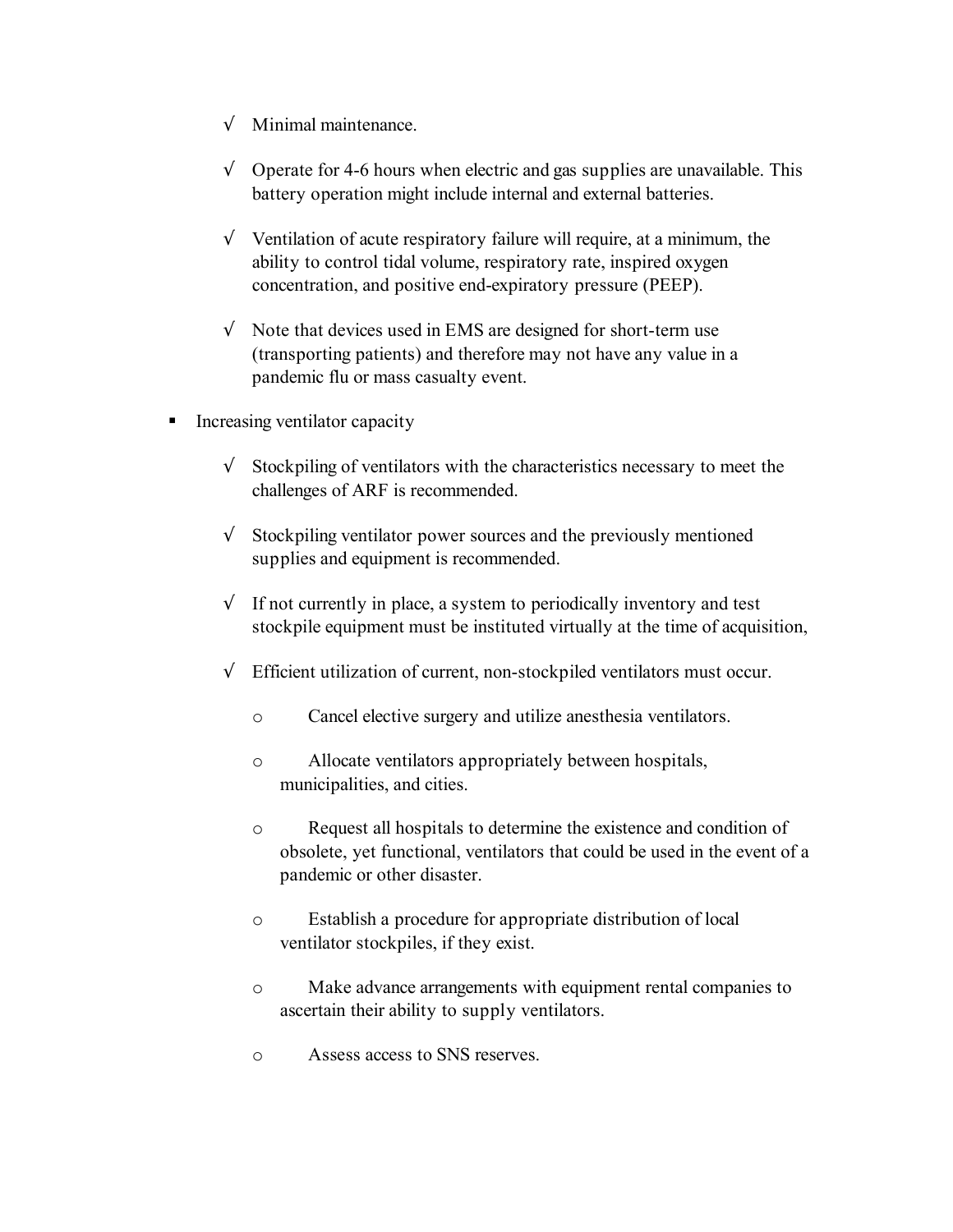### **Summary**

- Ventilator reserves must be versatile enough to meet the ventilator demands of a mass casualty and/or pandemic event.
- Planners should consider standardization of ventilators when practical, in order to simplify: a) training support staff, b) inventory of support resources (circuits, etc), and c) anticipated site of use.
- Ease of usage and ease in training must be considered at time of ventilator purchase.
- Numbers and types of ventilators should reflect the differences in need between disaster response with mass casualties and a pandemic such as H5N1.
- Ultimately, there will be just one reserve of ventilators to use in both disaster scenarios. As such the need to add ventilators that have ventilation mode capabilities to support pandemics is paramount.
- The current ventilator stockpile should be expanded by 5,000 to 10,000 ventilators. This should include approximately 1,500 ventilators (1,000 adult and 500 pediatric) with the features and capabilities that can support patients with Acute Respiratory Failure.
- Respiratory therapists can and are assisting agencies at all levels to assure that ventilator stockpiles are not measured by quantity alone, but also clinical capabilities.
- The American Association for Respiratory Care stands willing to assist all emergency preparedness agencies as they provide further consideration to the purchase of ventilators. It will also assist in identifying the support and logistical issues that manifest as part of this process.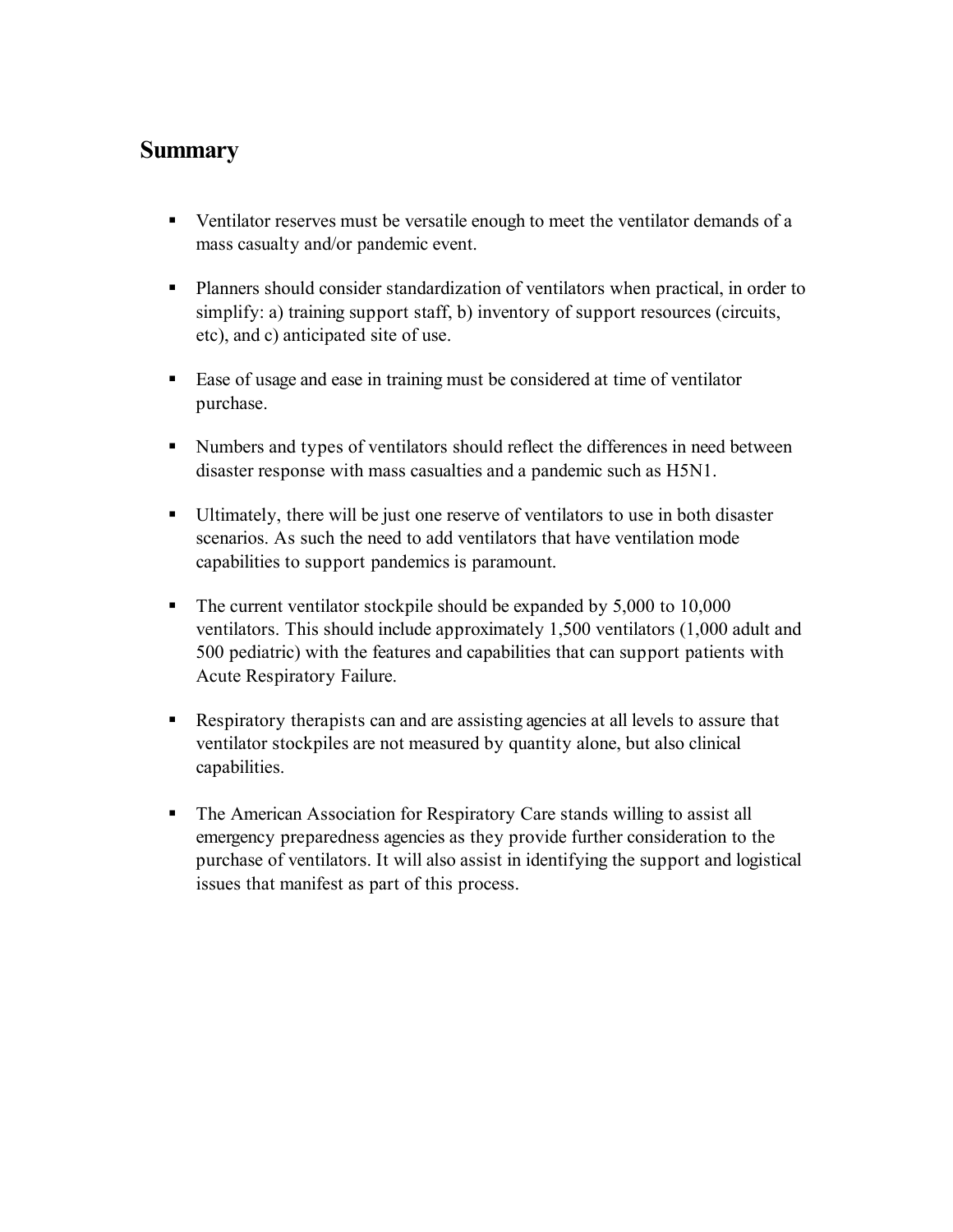# **Addendum**

#### **June 5, 2006**

We have been notified by the CDC that there are actually about 4,000 ventilators in the CDC's Strategic National Stockpile. These include 2,000 IMPACT 754 and 2,100 LP10 ventilators. An additional 486 ventilators are on order but have not yet been received.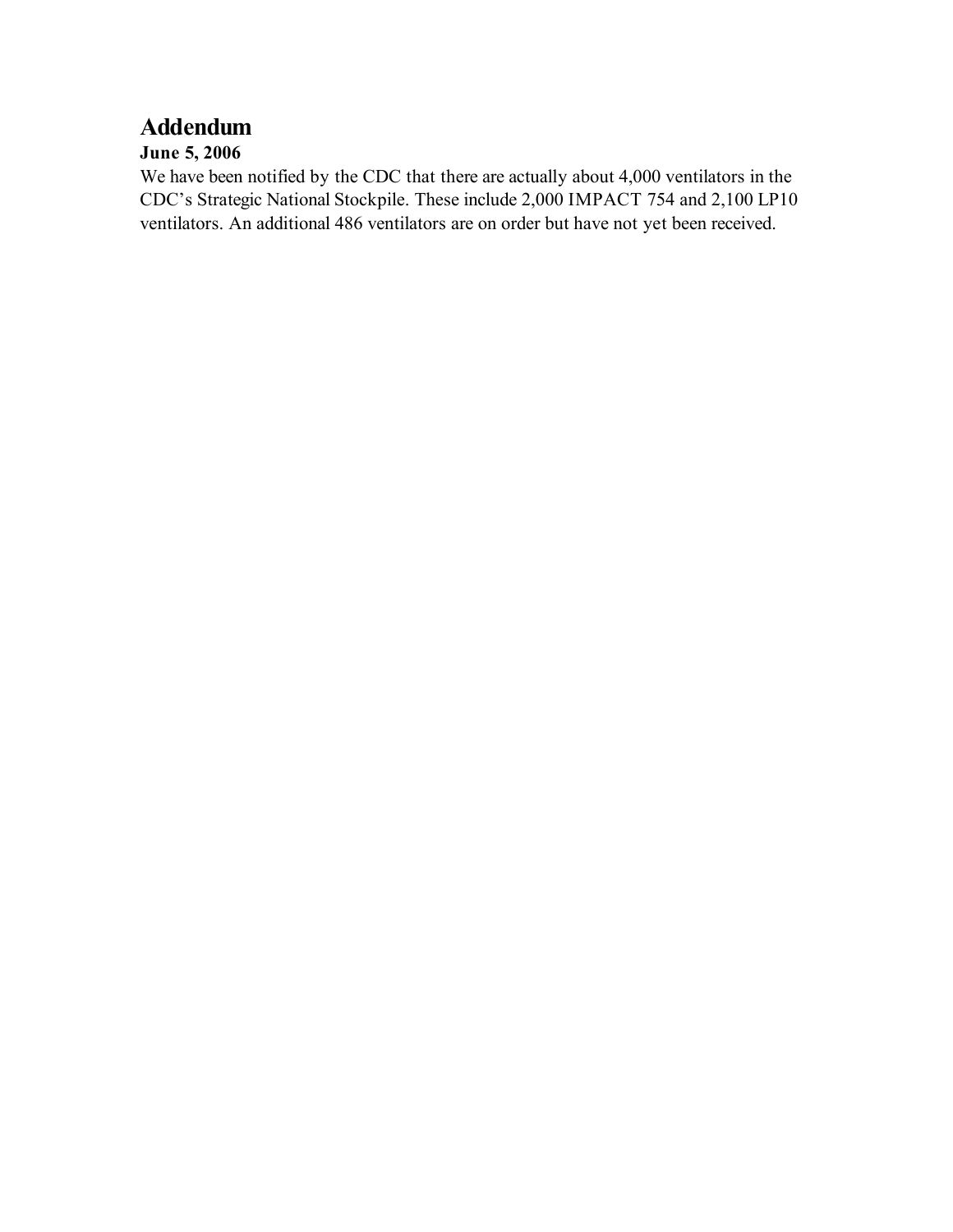### **References**

Beigel JH, Farrar J, Han AM, et al. Avian influenza A (H5N1) infection in humans. N Engl J Med. Sep 29 2005;353(13):1374-1385.

Brun-Buisson C, Minelli C, Bertolini G, et al. Epidemiology and outcome of acute lung injury in European intensive care units. Results from the ALIVE study. Intensive Care Med. Jan 2004;30(1):51-61.

Hughes M, MacKirdy FN, Ross J, Norrie J, Grant IS. Acute respiratory distress syndrome: an audit of incidence and outcome in Scottish intensive care units. Anaesthesia. Sep 2003;58(9):838-845.

Estenssoro E, Dubin A, Laffaire E, et al. Incidence, clinical course, and outcome in 217 patients with acute respiratory distress syndrome. Crit Care Med. Nov 2002;30(11):2450-2456.

Suchyta MR, Orme JF, Jr., Morris AH. The changing face of organ failure in ARDS. Chest. Nov 2003;124(5):1871-1879.

Ferguson ND, Frutos-Vivar F, Esteban A, et al. Airway pressures, tidal volumes, and mortality in patients with acute respiratory distress syndrome. Crit Care Med. Jan 2005;33(1):21-30.

Herridge MS, Cheung AM, Tansey CM, et al. One-year outcomes in survivors of the acute respiratory distress syndrome. N Engl J Med. Feb 20 2003;348(8):683-693.

Nuckton TJ, Alonso JA, Kallet RH, et al. Pulmonary dead-space fraction as a risk factor for death in the acute respiratory distress syndrome. N Engl J Med. Apr 25 2002;346(17):1281-1286.

Rubinson L, Nuzzo JB, Talmor DS, O'Toole T, Kramer BR, Inglesby TV. Augmentation of hospital critical care capacity after bioterrorist attacks or epidemics: recommendations of the Working Group on Emergency Mass Critical Care. Crit Care Med. Oct 2005;33(10):2393-2403.

Arnold JL. Disaster medicine in the 21st century: future hazards, vulnerabilities, and risk. Prehospital Disaster Med. Jan-Mar 2002;17(1):3-11.

Conceptual model: hazard, risk, vulnerability and damage. Prehospital Disaster Med. 2003;17(Suppl 3):56-68.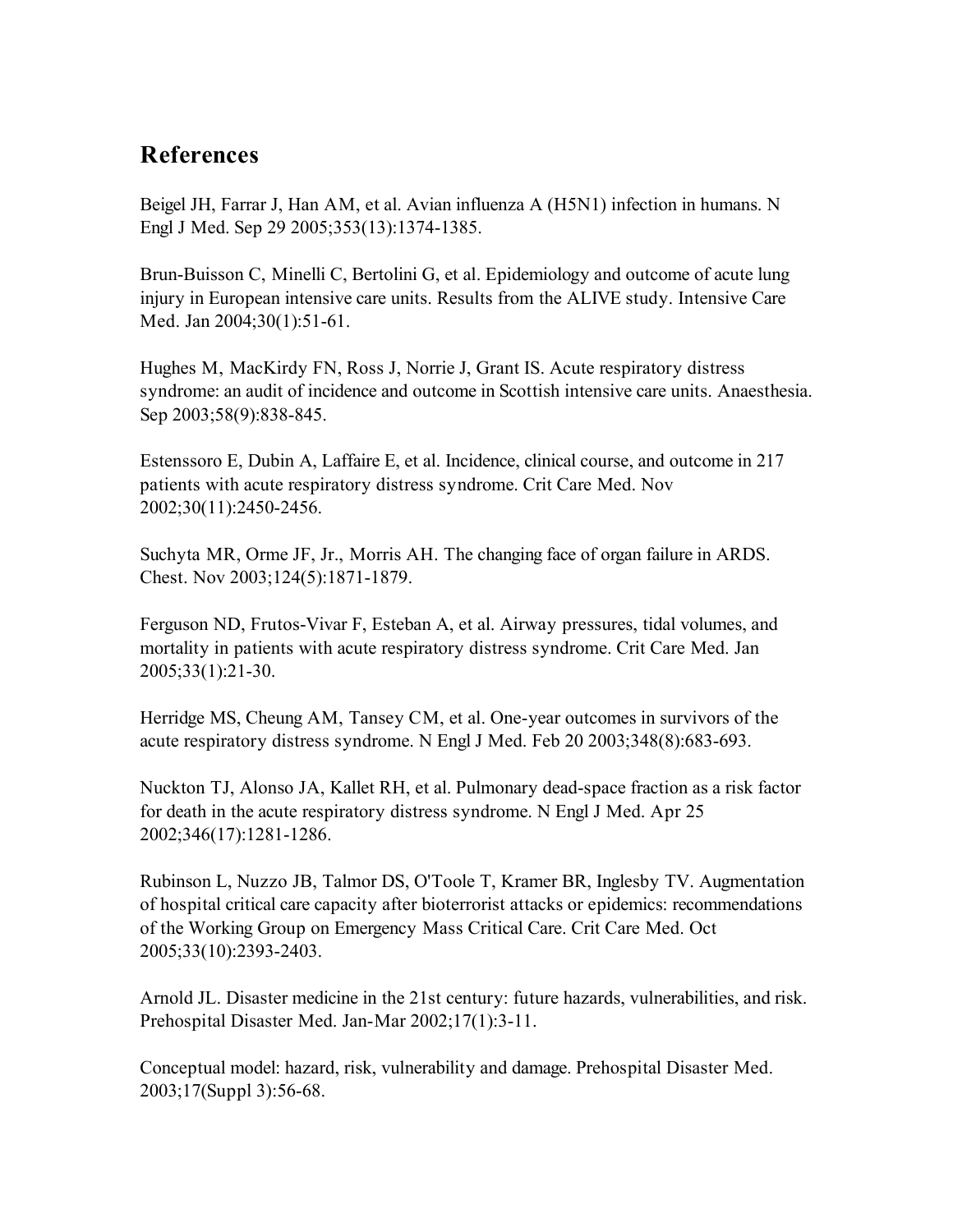Cocanour CS, Allen SJ, Mazabob J, et al. Lessons learned from the evacuation of an urban teaching hospital. Arch Surg. Oct 2002;137(10):1141-1145.

Schultz CH, Koenig KL, Lewis RJ. Implications of hospital evacuation after the Northridge, California, earthquake. N Engl J Med. Apr 3 2003;348(14):1349-1355.

Tanaka K. The Kobe earthquake: the system response. A disaster report from Japan. Eur J Emerg Med. Dec 1996;3(4):263-269.

Lassen H. Management of Life-threatening Poliomyelitis. London: E & S Livingstone LTD; 1956.

'Shamir MY, Weiss YG, Willner D, et al. Multiple casualty terror events: the anesthesiologist's perspective. Anesth Analg. Jun 2004;98(6):1746-1752, table of contents.

Cushman JG, Pachter HL, Beaton HL. Two New York City hospitals' surgical response to the September 11, 2001, terrorist attack in New York City. J Trauma. Jan 2003;54(1):147-154; discussion 154-145.

Arnold JL, Halpern P, Tsai MC, Smithline H. Mass casualty terrorist bombings: a comparison of outcomes by bombing type. Ann Emerg Med. Feb 2004;43(2):263-273.

Gutierrez de Ceballos JP, Fuentes FT, Diaz DP, et a. Casualties treated at the closest hospital in the Madrid, March 11, terrorist bombings. Crit Care Med. 2005;33(1):S107- S112.

Angus DC, Kelley MA, Schmitz RJ, White A, Popovich J, Jr. Caring for the critically ill patient. Current and projected workforce requirements for care of the critically ill and patients with pulmonary disease: can we meet the requirements of an aging population? JAMA. Dec 6 2000;284(21):2762-2770.

Stechmiller JK. The nursing shortage in acute and critical care settings. AACN Clin Issues. Nov 2002;13(4):577-584.

Brilli RJ, Spevetz A, Branson RD, et al. Critical care delivery in the intensive care unit: defining clinical roles and the best practice model. Crit Care Med. 2001;29(10):2007.

Halpern NA, Pastores SM, Greenstein RJ. Critical care medicine in the United States 1985-2000: an analysis of bed numbers, use, and costs. Crit Care Med. Jun 2004;32(6):1254-1259.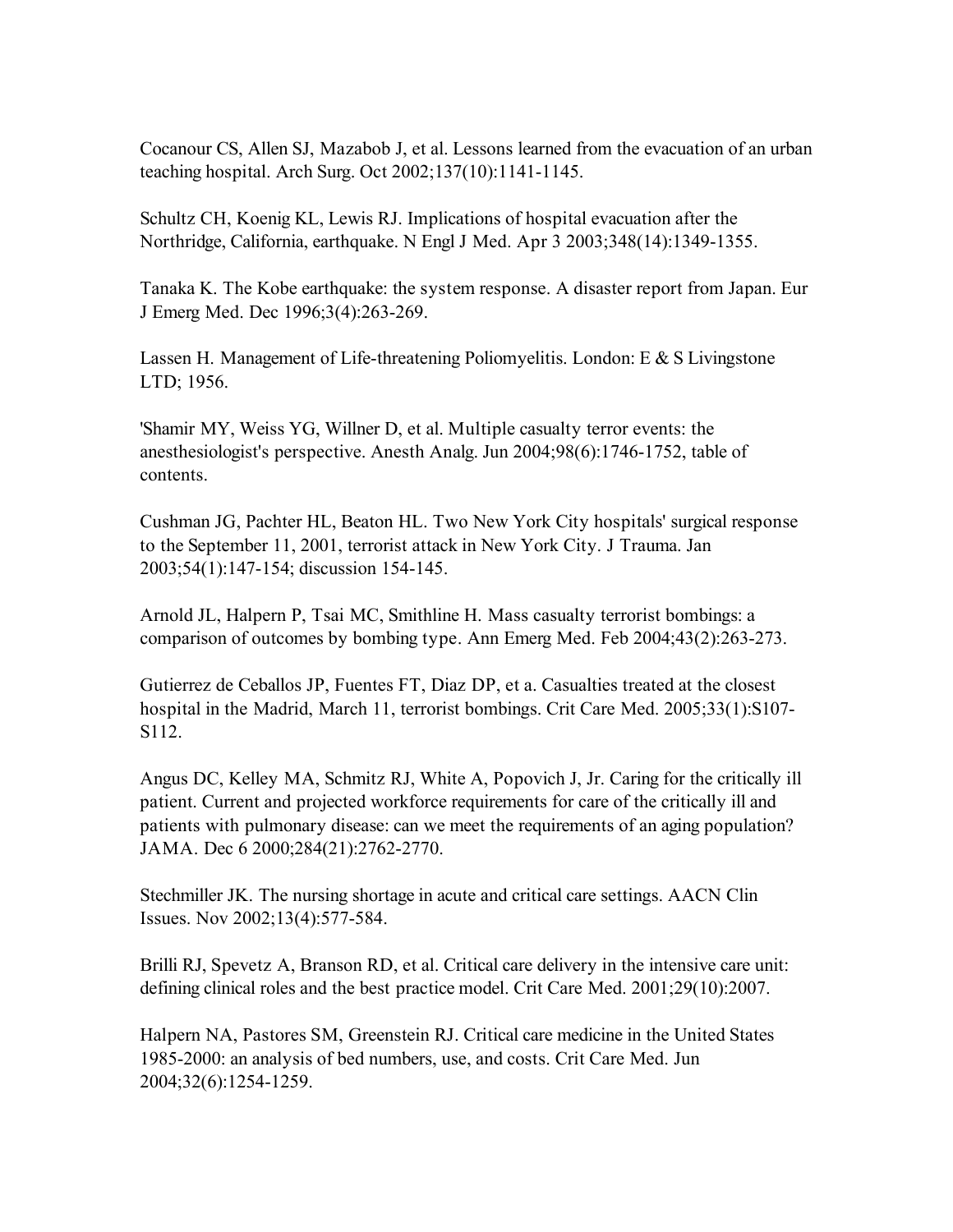Lindsay M. Is the postanesthesia care unit becoming an intensive care unit? J Perianesth Nurs. Apr 1999;14(2):73-77.

Hagberg CA. Special devices and techniques. Anesthesiol Clin North America. Dec 2002;20(4):907-932.

American College of Emergency Physicians. Boarding of admitted and intensive care patients in the emergency department. Ann Emerg Med. Oct 2001;38(4):484-485.

Scales DC, Green K, Chan AK, et al. Illness in intensive care staff after brief exposure to severe acute respiratory syndrome. Emerg Infect Dis. Oct 2003;9(10):1205-1210.

Rubinson L, O'Toole T. Critical care during epidemics. Crit Care. Aug 2005;9(4):311-313.

Qureshi K, Gershon RR, Sherman MF, et al. Health care workers' ability and willingness to report to duty during catastrophic disasters. J Urban Health. Sep 2005;82(3):378-388.

Joynt GM, Yap HY. SARS in the Intensive Care Unit. Curr Infect Dis Rep. Jun 2004;6(3):228-233.

Booth CM, Stewart TE. Communication in the Toronto critical care community: important lessons learned during SARS. Crit Care. Dec 2003;7(6):405-406.

Dorges V, Wenzel V, Knacke P, Gerlach K. Comparison of different airway management strategies to ventilate apneic, nonpreoxygenated patients. Crit Care Med. Mar 2003;31(3):800-804.

Idris AH, Gabrielli A. Advances in airway management. Emerg Med Clin North Am. Nov 2002;20(4):843-857, ix.

Mehta S, Hill NS. Noninvasive ventilation. Am J Respir Crit Care Med. Feb 2001;163(2):540-577.

Diaz GG, Alcaraz AC, Talavera JC, et al. Noninvasive positive-pressure ventilation to treat hypercapnic coma secondary to respiratory failure. Chest. Mar 2005;127(3):952- 960.

Hilbert G, Gruson D, Vargas F, et al. Noninvasive ventilation in immunosuppressed patients with pulmonary infiltrates, fever, and acute respiratory failure. N Engl J Med. Feb 15 2001;344(7):481-487.

Fowler RA, Guest CB, Lapinsky SE, et al. Transmission of severe acute respiratory syndrome during intubation and mechanical ventilation. Am J Respir Crit Care Med. Jun